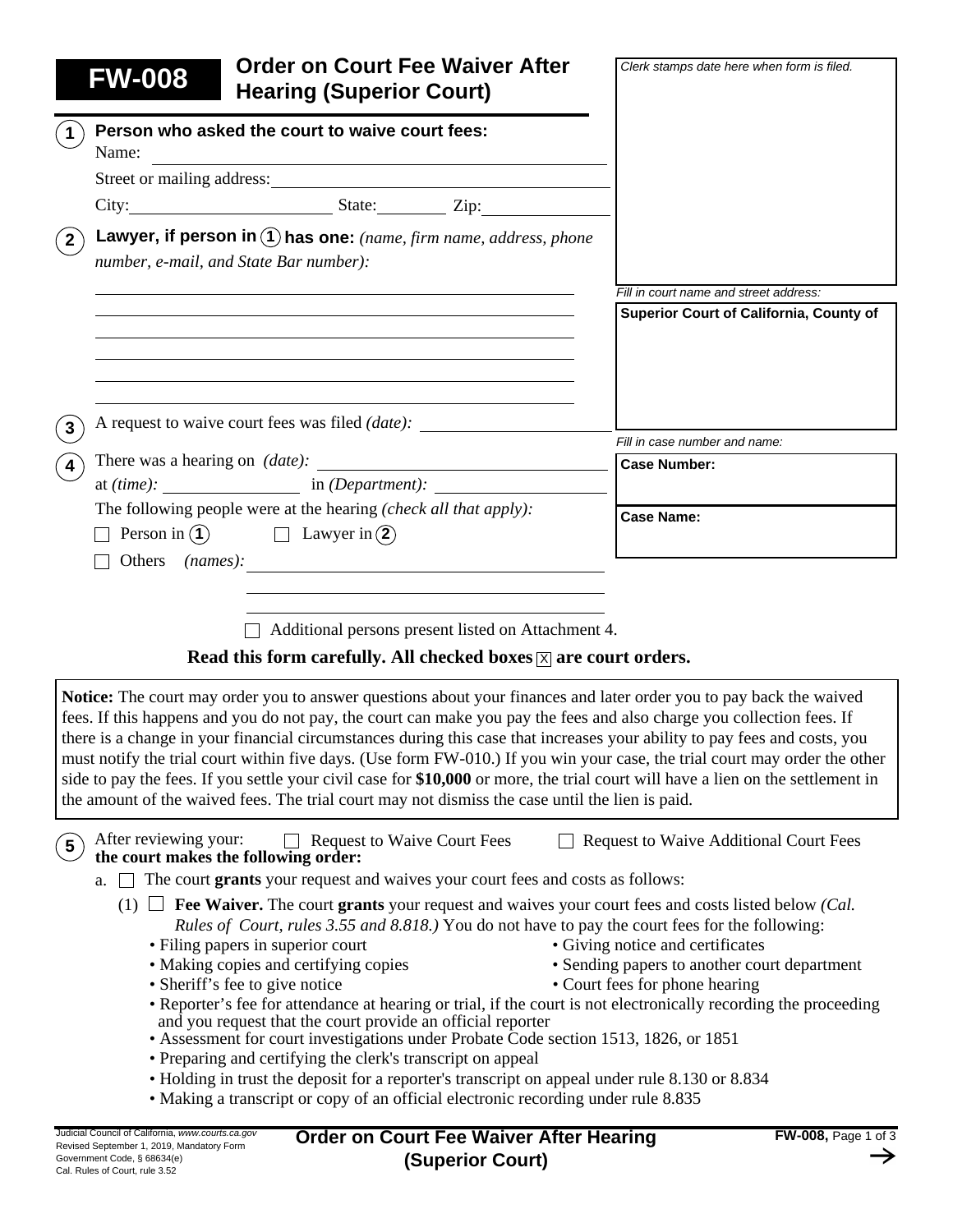| <b>Case Name:</b>       |                                                                                 | <b>Case Number:</b>                                                                                                                                                                                                                                                                                                                                                                                              |  |  |  |  |
|-------------------------|---------------------------------------------------------------------------------|------------------------------------------------------------------------------------------------------------------------------------------------------------------------------------------------------------------------------------------------------------------------------------------------------------------------------------------------------------------------------------------------------------------|--|--|--|--|
| $(2)$ $\Box$<br>a.<br>5 |                                                                                 | Additional Fee Waiver. The court grants your request and waives your additional superior court fees<br>and costs that are checked below. (Cal. Rules of Court, rule 3.56.) You do not have to pay for the<br>checked items.<br>Jury fees and expenses<br>Fees for a peace officer to testify in court<br>Fees for court-appointed experts<br>Court-appointed interpreter fees for a witness<br>Other: (specify): |  |  |  |  |
| b.                      | The court denies your request and will not waive or reduce your fees and costs. |                                                                                                                                                                                                                                                                                                                                                                                                                  |  |  |  |  |
| (1)                     |                                                                                 | The reason for this denial is as follows:                                                                                                                                                                                                                                                                                                                                                                        |  |  |  |  |
|                         | (a)                                                                             | Your request is incomplete. You did not provide all of the information that the court requested. This<br>missing items are specified: $\Box$ Below $\Box$ On Attachment 5b(1)(a)                                                                                                                                                                                                                                 |  |  |  |  |
|                         |                                                                                 |                                                                                                                                                                                                                                                                                                                                                                                                                  |  |  |  |  |
|                         |                                                                                 | (b) $\Box$ You did not go to court on the hearing date to provide the information the court needed to make a<br>decision.                                                                                                                                                                                                                                                                                        |  |  |  |  |
|                         | (c)<br>1.                                                                       | The information you provide shows that you are not eligible for the fee waiver you requested because<br>(check all that $apply$ ).<br>Your income is too high.                                                                                                                                                                                                                                                   |  |  |  |  |
|                         | ii.                                                                             | The reasons stated:<br><b>Below</b><br>$\perp$<br>On Attachment $5b(1)(c)(ii)$                                                                                                                                                                                                                                                                                                                                   |  |  |  |  |
|                         |                                                                                 |                                                                                                                                                                                                                                                                                                                                                                                                                  |  |  |  |  |
|                         | (d)<br>(e)                                                                      | There is not enough evidence to support a fee waiver.<br>Other reasons stated: $\Box$ Below<br>On Attachment $5b(1)(e)$                                                                                                                                                                                                                                                                                          |  |  |  |  |
|                         |                                                                                 |                                                                                                                                                                                                                                                                                                                                                                                                                  |  |  |  |  |
|                         |                                                                                 |                                                                                                                                                                                                                                                                                                                                                                                                                  |  |  |  |  |
|                         |                                                                                 |                                                                                                                                                                                                                                                                                                                                                                                                                  |  |  |  |  |
|                         |                                                                                 | (2) $\Box$ You may pay some court fees and costs over time. You must make monthly payments of \$<br>beginning $(data)$ :<br>and then payable on the 1st of each month after that, until<br>the fees checked below are paid in full.<br>Filing fees<br>Other (specify):                                                                                                                                           |  |  |  |  |
|                         |                                                                                 | You must pay all other court fees and costs as they are due.                                                                                                                                                                                                                                                                                                                                                     |  |  |  |  |